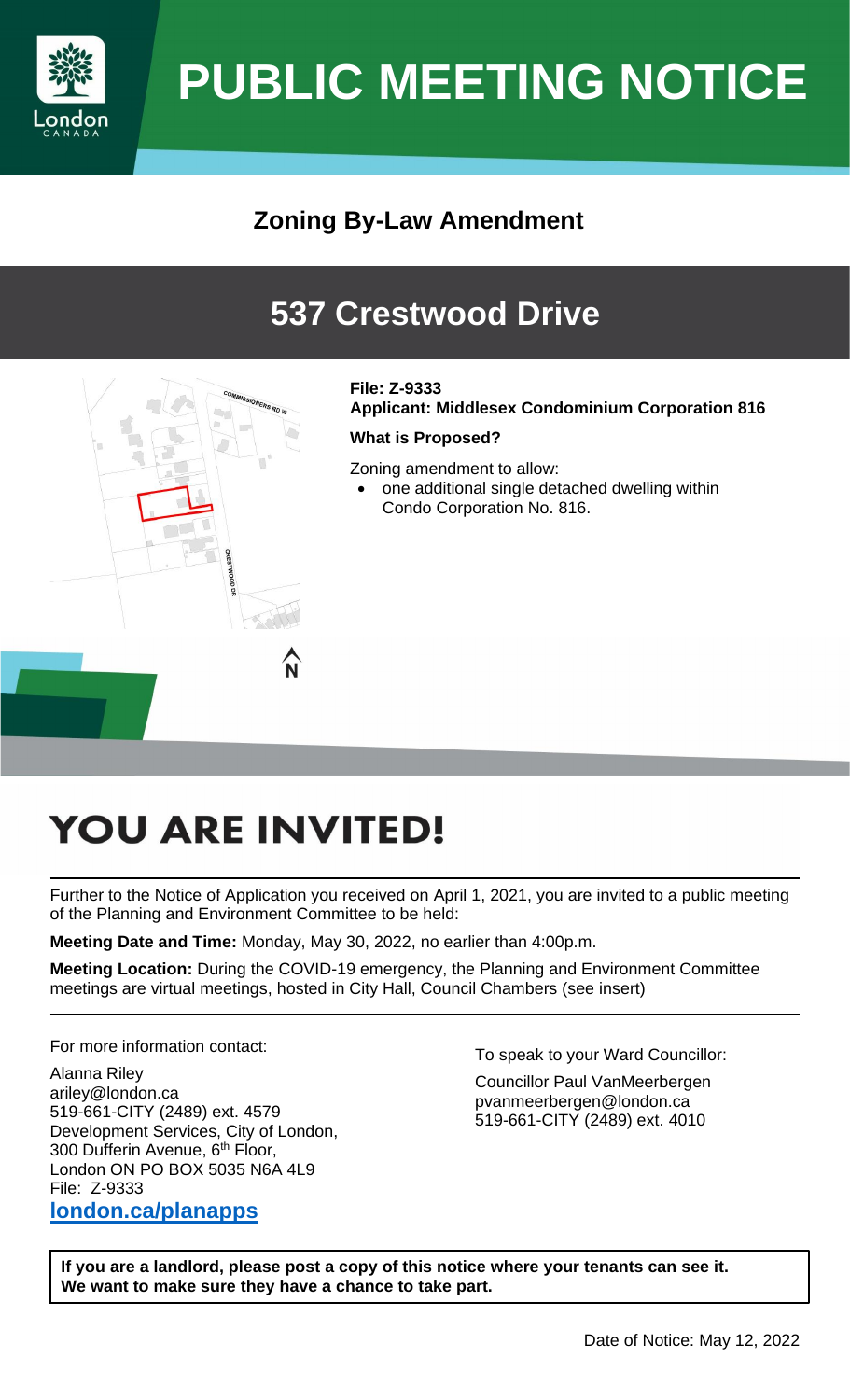## **Application Details**

#### **Requested Zoning By-law Amendment**

To change the zoning from a Residential Special Provision R6 (R6-2(13)) Zone and an Urban Reserve (UR1) Zone to a Residential Special Provision (R6-2(\_)) Zone. Changes to the currently permitted land uses and development regulations are summarized below.

The Zoning By-law is available at **london.ca**.

#### **Current Zoning**

**Zone:** Residential Special Provision R6 (R6-2(13)) Zone and an Urban Reserve (UR1) Zone **Permitted Uses:** Single-detached (cluster housing) and existing dwellings, agricultural uses with exceptions, conservation lands, managed woodlot, wayside pit, passive recreation use. **Special Provision(s):** Minimum Lot Frontage – 10.0 metres; Minimum East Interior Side Yard – 1.2 metres

**Residential Density:** 20 units per hectare **Height:** 10.5 metres

#### **Requested Zoning**

**Zone:** Residential Special Provision R6 (R6-2(\_)) Zone

**Permitted Uses:** Single-detached dwellings (cluster housing)

**Special Provision(s):** recognize existing special provisions and add new special provisions to accommodate the new dwelling, to include minor variances previously permitted, and to recognize the existing rear yard depth for the existing accessory structure. New special provisions requested include: a reduced rear yard depth for the new dwelling of 3.73m in place of 4.0m; and a minimum rear yard depth for the existing accessory structure of 1.2m in place of 3.6m. Existing permissions proposed to be carried forward to the new zone include: a minimum lot frontage on Crestwood Drive of 10.0m; a reduced minimum east interior side yard depth of 1.2m; a maximum accessory building height of 7.0m; and a minimum south interior side yard depth of 1.2m for an accessory building. insert requested special provision(s) ie lot area, yard setbacks or no change requested.

**Residential Density:** 20 units per hectare **Height:** 10.5 metres

The City may also consider a reduced maximum building height for the new dwelling, and the modification of the existing Residential R6 Special Provision (R6-2(13)) Zone in place of deleting and replacing it with a new Residential R6 Special Provision (R6-2(\_)) Zone.

#### **Planning Policies**

Any change to the Zoning By-law must conform to the policies of the Official Plan, London's long-range planning document. These lands are currently designated as Low Density Residential in the 1989 Official Plan, which permits single detached, semi-detached and duplex dwellings as the main uses.

The subject lands are in the Neighbourhoods Place Type in The London Plan, permitting single-detached, semi-detached and duplex dwellings, converted dwellings, townhouses, secondary suites, home occupations and group homes.

## **How Can You Participate in the Planning Process?**

You have received this Notice because someone has applied to change the Official Plan designation and the zoning of land located within 120 metres of a property you own, or your landlord has posted the notice of application in your building. The City reviews and makes decisions on such planning applications in accordance with the requirements of the Planning Act. The ways you can participate in the City's planning review and decision making process are summarized below.

#### **See More Information**

You can review additional information and material about this application by:

- Contacting the City's Planner listed on the first page of this Notice; or
- Viewing the application-specific page at **london.ca/planapps**
- Opportunities to view any file materials in-person by appointment can be arranged through the file Planner.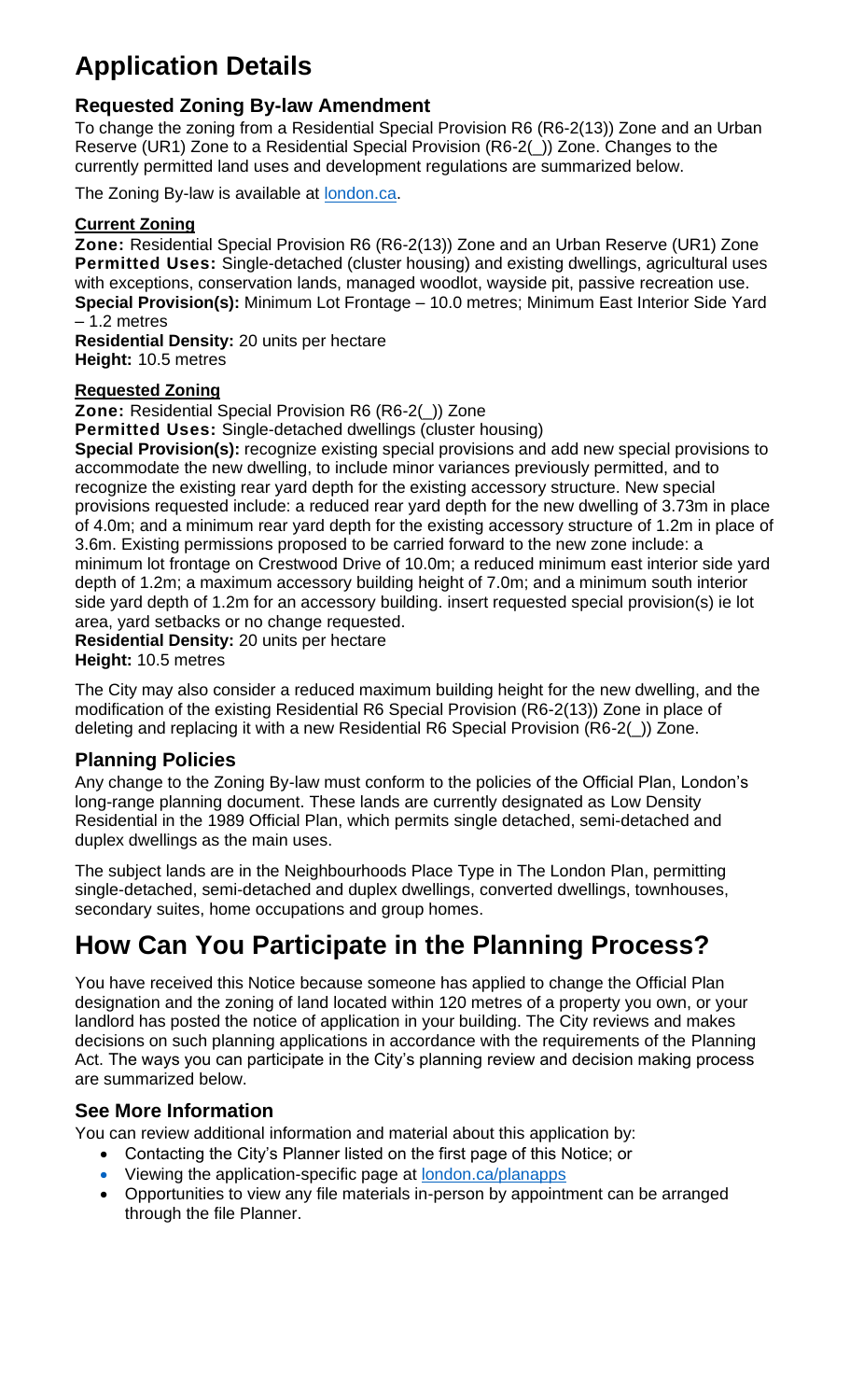- Contacting the City's Planner listed on the first page of this Notice; or
- Viewing the application-specific page at london.ca/planapps
- Opportunities to view any file materials in-person by appointment can be arranged through the file Planner.

#### **Attend This Public Participation Meeting**

The Planning and Environment Committee will consider the requested Official Plan and zoning changes at this meeting, which is required by the Planning Act*.* You will be invited to provide your comments at this public participation meeting. A neighbourhood or community association may exist in your area. If it reflects your views on this application, you may wish to select a representative of the association to spe[ak on your behalf at th](https://london.ca/planapps)e public participation meeting. Neighbourhood Associations are listed on the [Neighbourgood](https://www.neighbourgoodlondon.ca/) website. The Planning and Environment Committee will make a recommendation to Council, which will make its decision at a future Council meeting.

Attendance is available through telephone or virtual web streaming (computer) application. Pre-registration is required to access these options and can be found in the Public Participation insert.

**Please refer to the enclosed Public Participation Meeting Process insert.** 

## **What Are Your Legal Rights?**

#### **Notification of Council Decision**

If you wish to be notified of the decision of the City of London on the proposed official plan amendment and zoning by-law amendment, you must make a written request to the City Clerk, 300 Dufferin Ave., P.O. Box 5035, London, ON, N6A 4L9, or at [docservices@london.ca.](mailto:docservices@london.ca) You will also be notified if you speak to the Planning and Environment Committee at the public meeting about this application and leave your name and address with the Secretary of the Committee.

#### **Right to Appeal to the Ontario Land Tribunal**

If a person or public body would otherwise have an ability to appeal the decision of the Council of the Corporation of the City of London to the Ontario Land Tribunal but the person or public body does not make oral submissions at a public meeting or make written submissions to the City of London before the proposed official plan amendment is adopted, the person or public body is not entitled to appeal the decision.

If a person or public body does not make oral submissions at a public meeting or make written submissions to the City of London before the proposed official plan amendment is adopted, the person or public body may not be added as a party to the hearing of an appeal before the Ontario Land Tribunal unless, in the opinion of the Tribunal, there are reasonable grounds to add the person or public body as a party.

For more information go to https://olt.gov.on.ca/appeals-process/forms/.

#### **Notice of Collection of Personal Information**

Personal information collected and recorded at the Public Participation Meeting, or through written submissions on this subject, is collected under the authority of the Municipal Act, 2001, as amended, and the Planning Act, 1990 R.S.O. 1990, c.P.13 and will be used by Members of Council and City of London staff in their consideration of this matter. The written submissions, including names and contact information and the associated reports arising from the public participation process, will be made available to the public, including publishing on the City's website. Video recordings of the Public Participation Meeting may also be posted to the City of London's website. Question[s about this collection should be referred to Ev](https://olt.gov.on.ca/appeals-process/forms/)elina Skalski, Manager, Records and Information Services 519-661-CITY(2489) ext. 5590.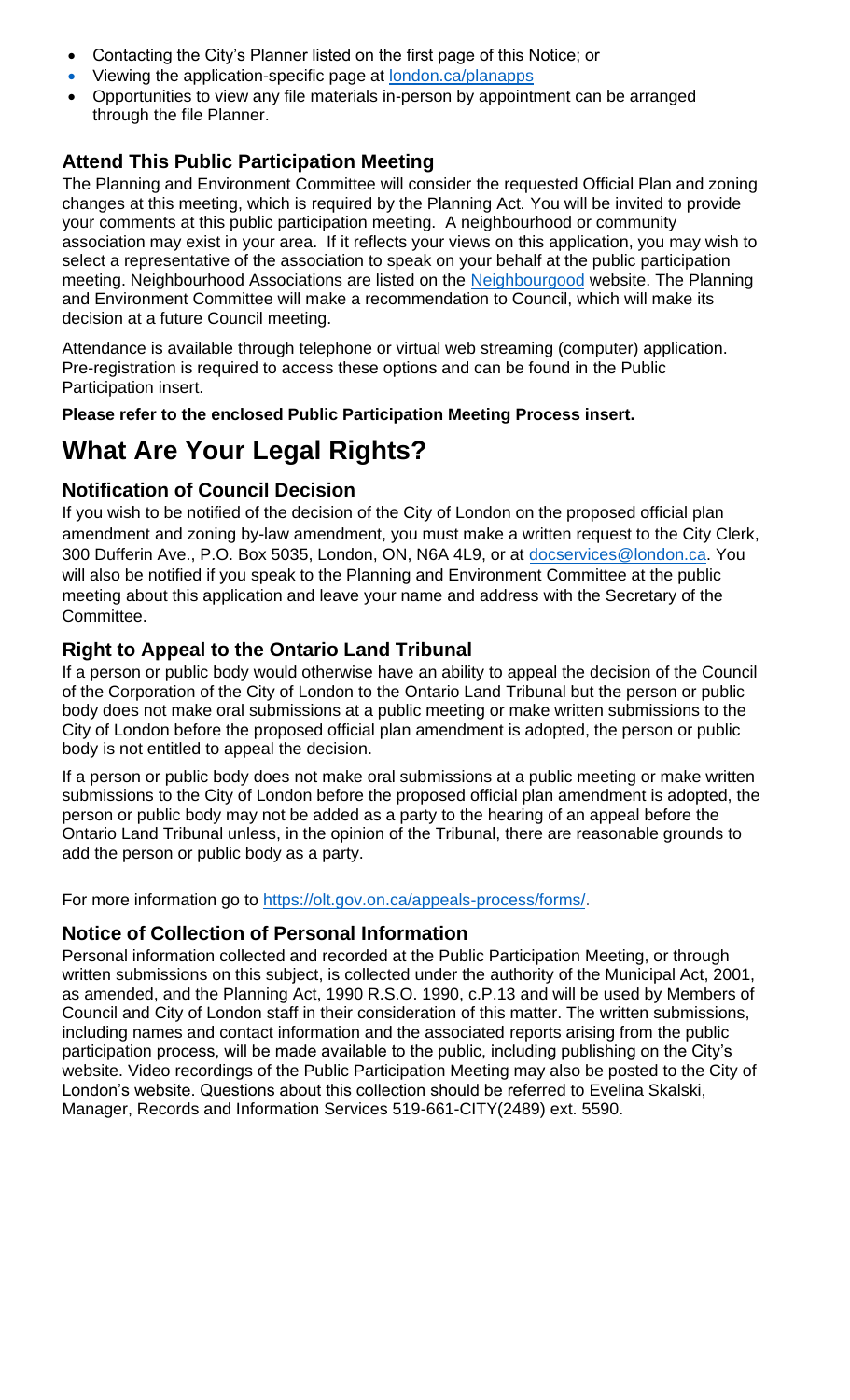#### **Accessibility**

Alternative accessible formats or communication supports are available upon request. Please contact [developmentservices@london.ca](mailto:developmentservices@london.ca) for more information.